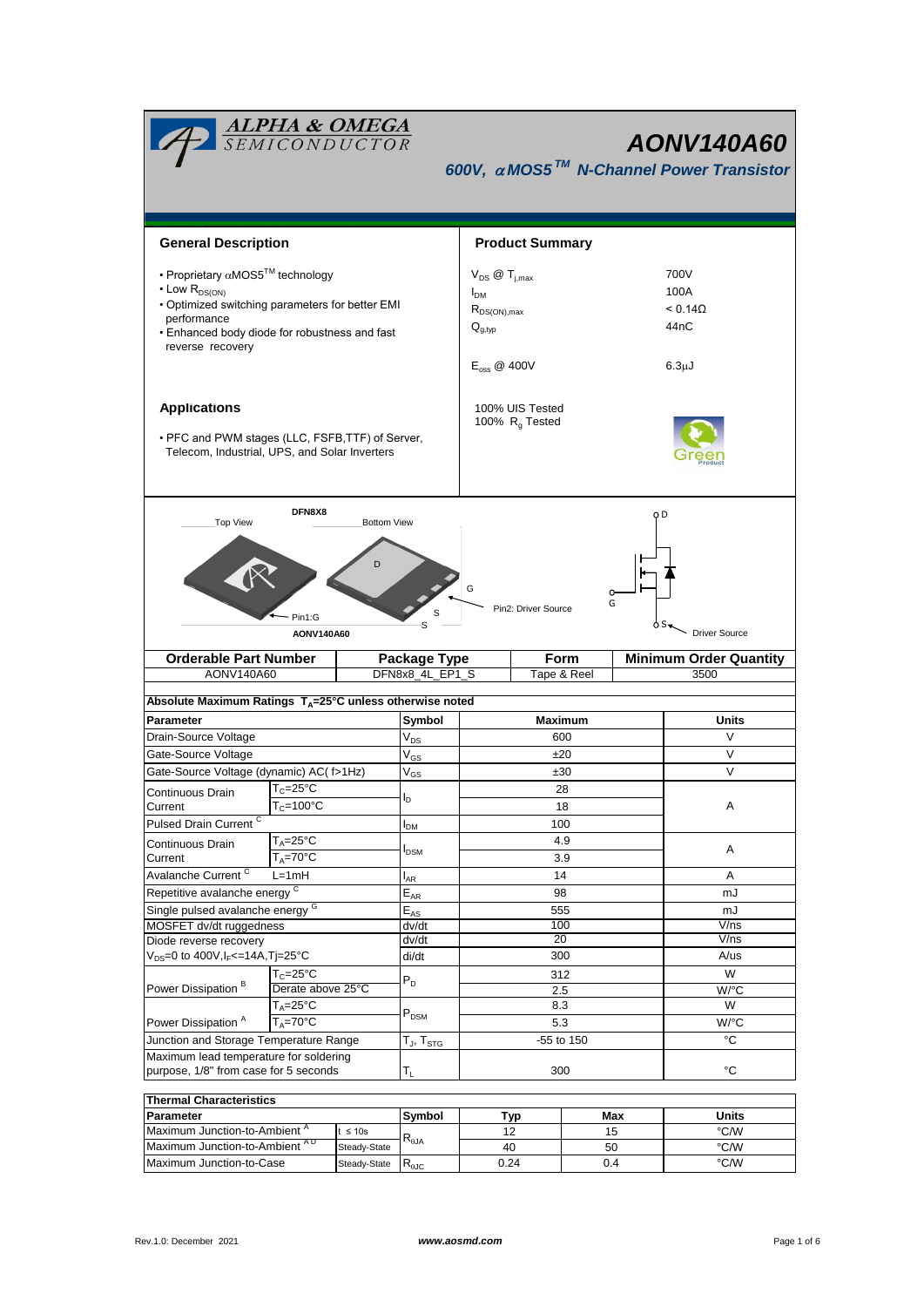

#### **Electrical Characteristics (TJ=25°C unless otherwise noted)**

| <b>Symbol</b>                          | Parameter                                                    | <b>Conditions</b>                                        | Min | <b>Typ</b> | Max     | <b>Units</b> |  |  |  |  |  |  |
|----------------------------------------|--------------------------------------------------------------|----------------------------------------------------------|-----|------------|---------|--------------|--|--|--|--|--|--|
| <b>STATIC PARAMETERS</b>               |                                                              |                                                          |     |            |         |              |  |  |  |  |  |  |
| <b>BV<sub>DSS</sub></b>                | Drain-Source Breakdown Voltage                               | $I_D = 250 \mu A$ , $V_{GS} = 0V$ , $T_J = 25^{\circ}C$  | 600 |            |         | V            |  |  |  |  |  |  |
|                                        |                                                              | $I_D = 250 \mu A$ , $V_{GS} = 0V$ , $T_J = 150^{\circ}C$ |     | 700        |         |              |  |  |  |  |  |  |
| $BV_{DSS}$<br>$\Delta TJ$              | Breakdown Voltage Temperature<br>Coefficient                 | $ID=250\mu A$ , $VGS=0V$                                 |     | 0.51       |         | $V/$ °C      |  |  |  |  |  |  |
|                                        |                                                              | $V_{DS} = 600V$ , $V_{GS} = 0V$                          |     |            | 1       | μA           |  |  |  |  |  |  |
| $I_{\mathsf{DSS}}$                     | Zero Gate Voltage Drain Current                              | $V_{DS}$ =480V, T <sub>J</sub> =125°C                    |     |            | 10      |              |  |  |  |  |  |  |
| $I_{GSS}$                              | Gate-Body leakage current                                    | $V_{DS} = 0V$ , $V_{GS} = \pm 20V$                       |     |            | ±100    | nA           |  |  |  |  |  |  |
| $V_{GS(th)}$                           | Gate Threshold Voltage                                       | V <sub>DS</sub> =5V I <sub>D</sub> =250μA<br>3.3         |     | 3.9        | 4.5     | V            |  |  |  |  |  |  |
| $R_{DS(ON)}$                           | Static Drain-Source On-Resistance                            | V <sub>GS</sub> =10V, I <sub>D</sub> =14A                |     | 0.12       | 0.14    | Ω            |  |  |  |  |  |  |
| $g_{\text{FS}}$                        | <b>Forward Transconductance</b>                              | $V_{DS}$ =10V, $I_{D}$ =14A                              |     | 22         |         | S            |  |  |  |  |  |  |
| $\rm V_{SD}$                           | Diode Forward Voltage                                        | $\overline{I_{\rm s}} = 14A, V_{\rm GS} = 0V$            |     | 0.86       | 1.2     | V            |  |  |  |  |  |  |
| $I_{\rm S}$                            | Maximum Body-Diode Continuous Current                        |                                                          |     | 28         | Α       |              |  |  |  |  |  |  |
| $\mathsf{I}_{\mathsf{SM}}$             | Maximum Body-Diode Pulsed Current C                          |                                                          |     | 100        | A       |              |  |  |  |  |  |  |
|                                        | <b>DYNAMIC PARAMETERS</b>                                    |                                                          |     |            |         |              |  |  |  |  |  |  |
| $C_{iss}$                              | Input Capacitance                                            | $V_{\text{GS}} = 0V$ , $V_{\text{DS}} = 100V$ , f=1MHz   |     | 2995       |         | pF           |  |  |  |  |  |  |
| $\mathbf{C}_{\text{oss}}$              | Output Capacitance                                           |                                                          |     | 85         |         | рF           |  |  |  |  |  |  |
| $\mathsf{C}_{\mathsf{o}(\mathsf{er})}$ | Effective output capacitance, energy<br>related <sup>H</sup> | $V_{GS}$ =0V, $V_{DS}$ =0 to 480V, f=1MHz                |     | 73         |         | рF           |  |  |  |  |  |  |
| $C_{o(tr)}$                            | Effective output capacitance, time<br>related <sup>1</sup>   |                                                          |     | 305        |         | рF           |  |  |  |  |  |  |
| $C_{\text{rss}}$                       | Reverse Transfer Capacitance                                 | $V_{GS} = 0V$ , $V_{DS} = 100V$ , f=1MHz                 |     | 0.8        |         | pF           |  |  |  |  |  |  |
| $\mathsf{R}_{\mathsf{g}}$              | Gate resistance                                              | $f=1$ MHz                                                |     | 2.3        |         | Ω            |  |  |  |  |  |  |
|                                        | <b>SWITCHING PARAMETERS</b>                                  |                                                          |     |            |         |              |  |  |  |  |  |  |
| $Q_g$                                  | <b>Total Gate Charge</b>                                     |                                                          |     | 44         |         | nС           |  |  |  |  |  |  |
| $\mathsf{Q}_{\text{gs}}$               | Gate Source Charge                                           | $V_{GS}$ =10V, $V_{DS}$ =480V, $I_{D}$ =14A              |     | 21         |         | nС           |  |  |  |  |  |  |
| $\mathsf{Q}_{\underline{\mathsf{gd}}}$ | Gate Drain Charge                                            |                                                          |     | 9          |         | nC           |  |  |  |  |  |  |
| $t_{D(on)}$                            | Turn-On DelayTime                                            |                                                          |     | 39         |         | ns           |  |  |  |  |  |  |
| $\mathsf{t}_\mathsf{r}$                | Turn-On Rise Time                                            | $V_{GS}$ =10V, $V_{DS}$ =400V, $I_{D}$ =14A,             |     | 34         |         | ns           |  |  |  |  |  |  |
| $t_{D(off)}$                           | Turn-Off DelayTime                                           | $R_G = 5\Omega$                                          |     | 56         |         | ns           |  |  |  |  |  |  |
| $\mathsf{t}_{\mathsf{f}}$              | Turn-Off Fall Time                                           |                                                          |     | 19         |         | ns           |  |  |  |  |  |  |
| $\mathfrak{t}_{\text{rr}}$             | Body Diode Reverse Recovery Time                             |                                                          |     | 375        |         | ns           |  |  |  |  |  |  |
| $I_{\underline{m}}$                    | Peak Reverse Recovery Current                                | $I_F = 14A$ , dl/dt=100A/ $\mu$ s, V <sub>DS</sub> =400V |     | 34         |         | Α            |  |  |  |  |  |  |
| $Q_{rr}$                               | Body Diode Reverse Recovery Charge                           |                                                          | 8   |            | $\mu$ C |              |  |  |  |  |  |  |

A. The value of R<sub>0JA</sub> is measured with the device in a still air environment with T<sub>A</sub>=25°C.

B. The power dissipation P<sub>D</sub> is based on T<sub>J(MAX)</sub>=150°C, using junction-to-case thermal resistance, and is more useful in setting the upper dissipation

limit for cases where additional heatsinking is used.<br>C. Repetitive rating, pulse width limited by junction temperature T<sub>J(MAX)</sub>=150° C, Ratings are based on low frequency and duty cycles to keep initial T<sub>,</sub>  $=25^\circ$  C.

D. The R<sub> $_{0JA}$ </sub> is the sum of the thermal impedance from junction to case R<sub> $_{0JC}$ </sub> and case to ambient.

E. The static characteristics in Figures 1 to 6 are obtained using <300μs pulses, duty cycle 0.5% max.<br>F. These curves are based on the junction-to-case thermal impedance which is measured with the device mounted to a lar maximum junction temperature of  $T_{J(MAX)}$ =150°C. The SOA curve provides a single pulse rating.

G. L=60mH,  $I_{AS}$ =4.3A,  $R_G$ =25 $\Omega$ , Starting T<sub>J</sub>=25°C.

H. C<sub>o(er)</sub> is a fixed capacitance that gives the same stored energy as C<sub>oss</sub> while V<sub>DS</sub> is rising from 0 to 80% V<sub>(BR)DSS</sub>.<br>I. C<sub>o(tr)</sub> is a fixed capacitance that gives the same charging time as C<sub>oss</sub> while V<sub>DS</sub> is

APPLICATIONS OR USES AS CRITICAL COMPONENTS IN LIFE SUPPORT DEVICES OR SYSTEMS ARE NOT AUTHORIZED. AOS DOES NOT ASSUME ANY LIABILITY ARISING OUT OF SUCH APPLICATIONS OR USES OF ITS PRODUCTS. AOS RESERVES THE RIGHT TO MAKE CHANGES TO PRODUCT SPECIFICATIONS WITHOUT NOTICE. IT IS THE RESPONSIBILITY OF THE CUSTOMER TO EVALUATE SUITABILITY OF THE PRODUCT FOR THEIR INTENDED APPLICATION. CUSTOMER SHALL COMPLY WITH APPLICABLE LEGAL REQUIREMENTS, INCLUDING ALL APPLICABLE EXPORT CONTROL RULES, REGULATIONS AND LIMITATIONS.

AOS' products are provided subject to AOS' terms and conditions of sale which are set forth at: http://www.aosmd.com/terms\_and\_conditions\_of\_sale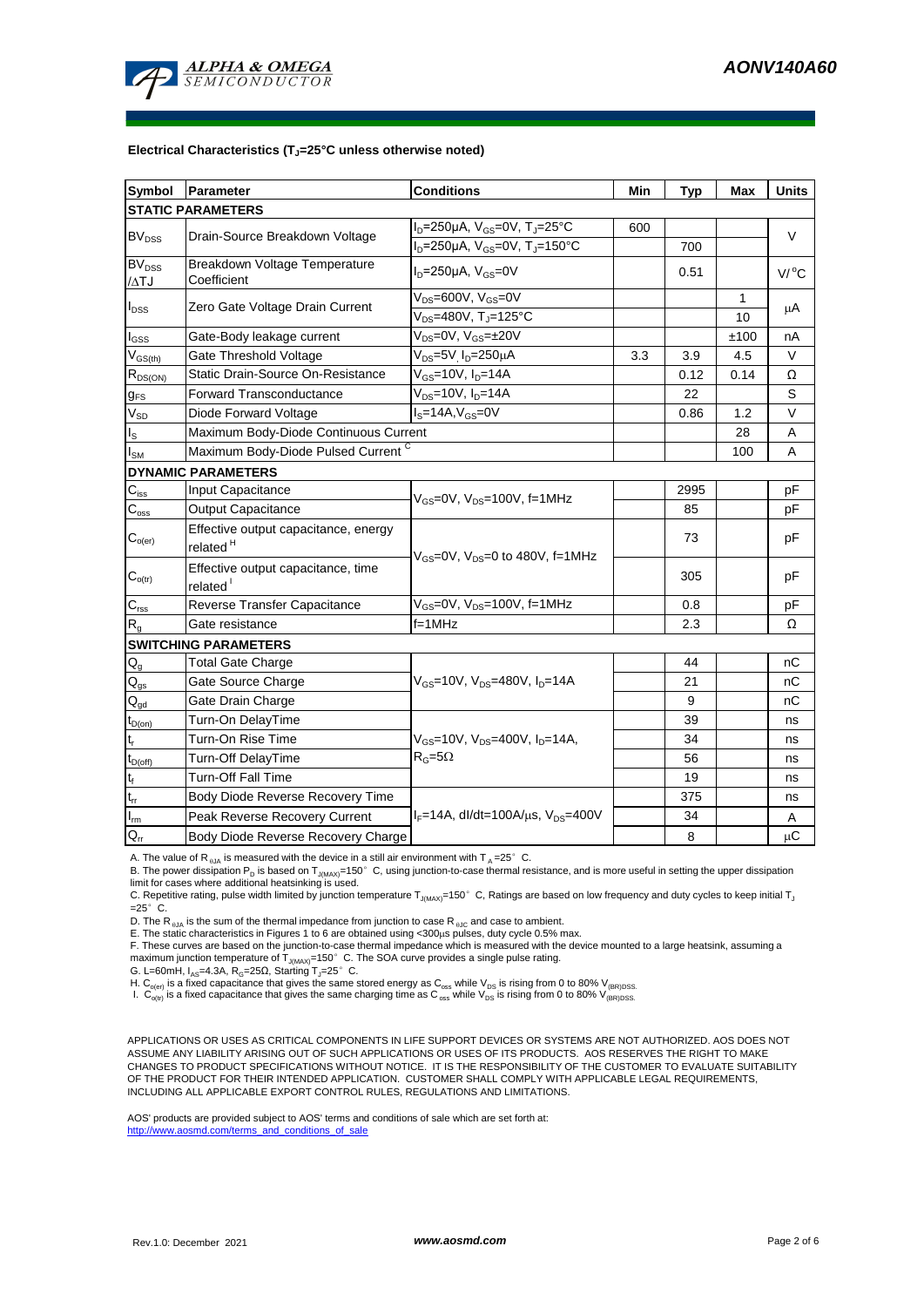

### **TYPICAL ELECTRICAL AND THERMAL CHARACTERISTICS**

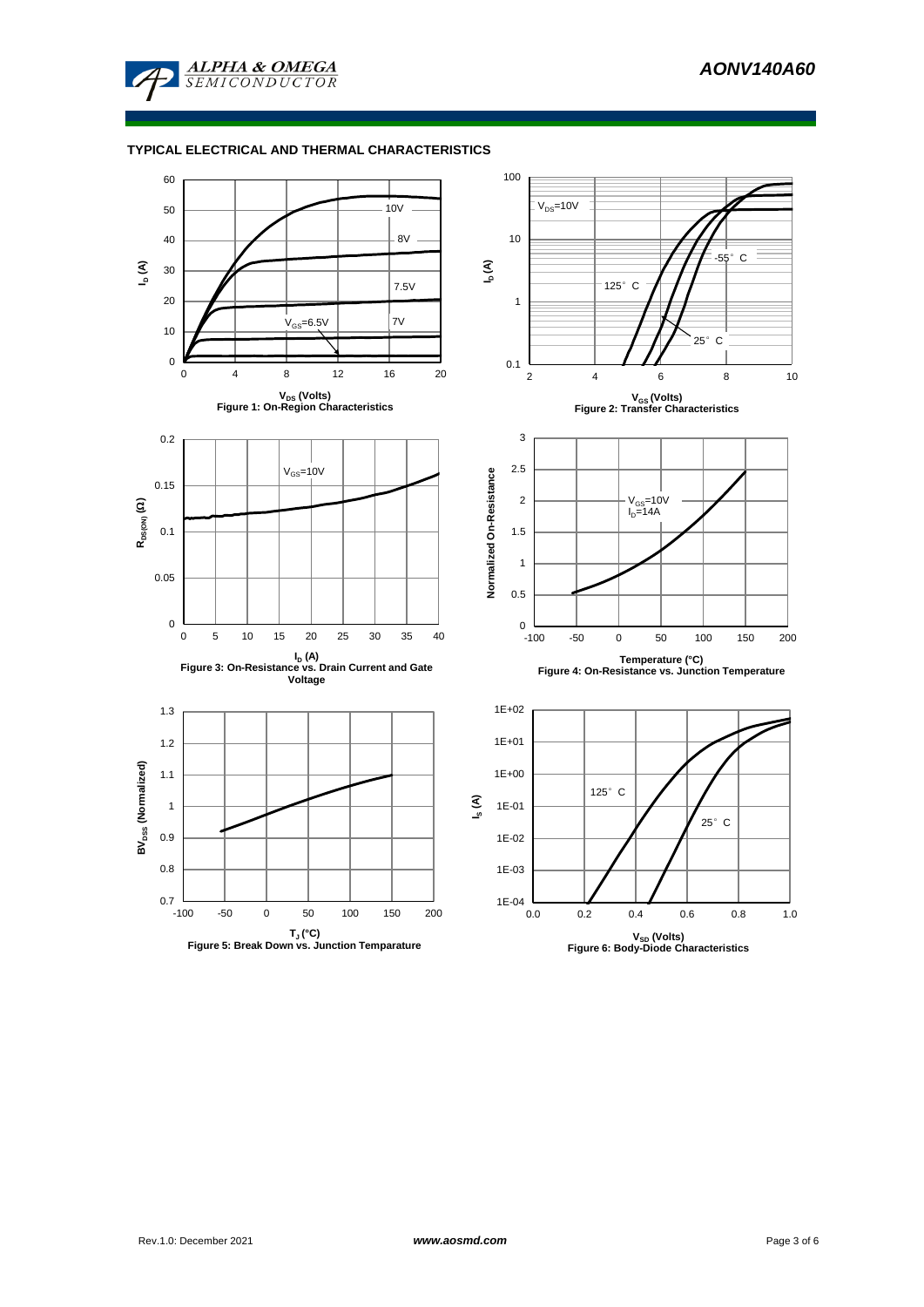

## **TYPICAL ELECTRICAL AND THERMAL CHARACTERISTICS**

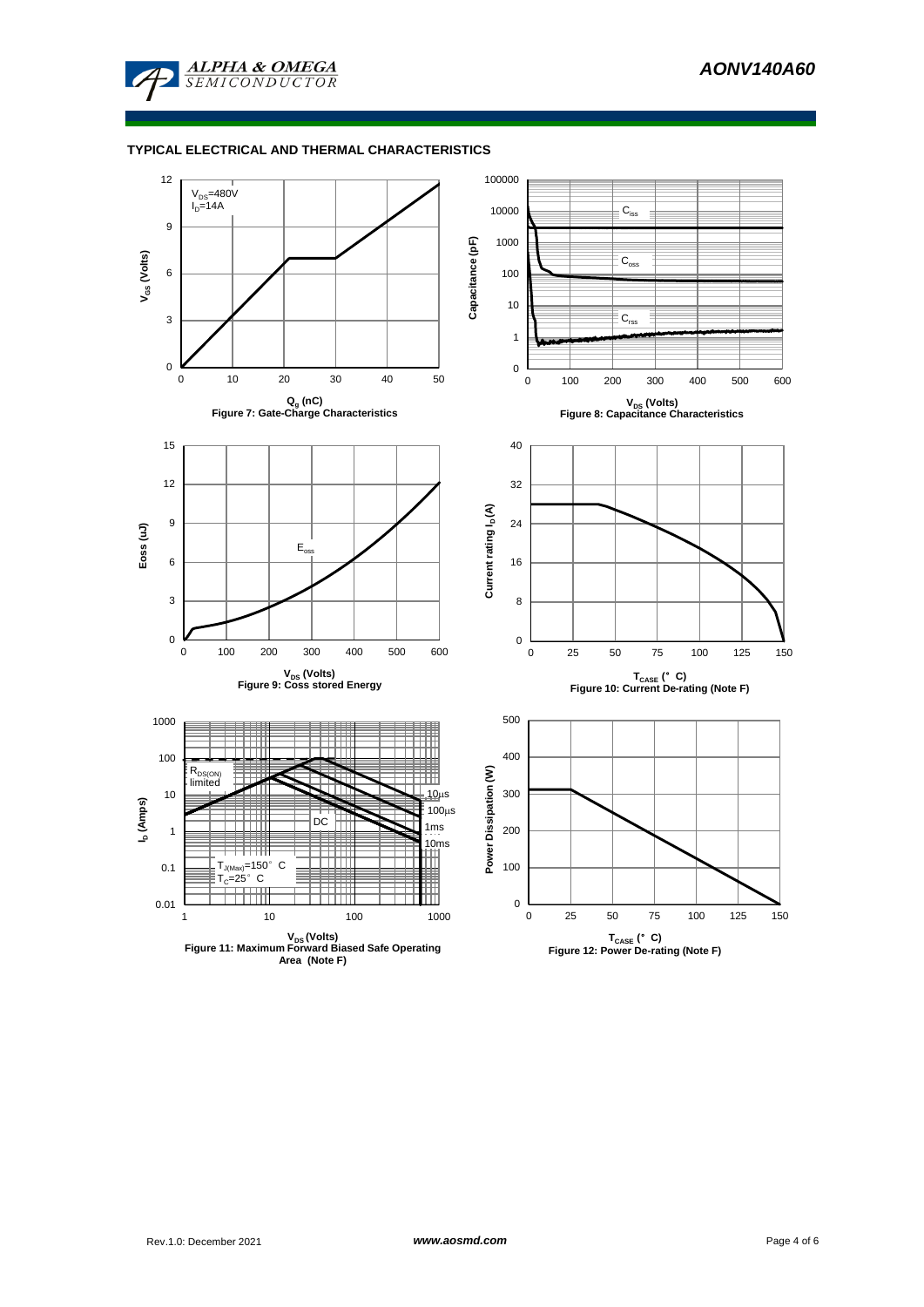

#### **TYPICAL ELECTRICAL AND THERMAL CHARACTERISTICS**